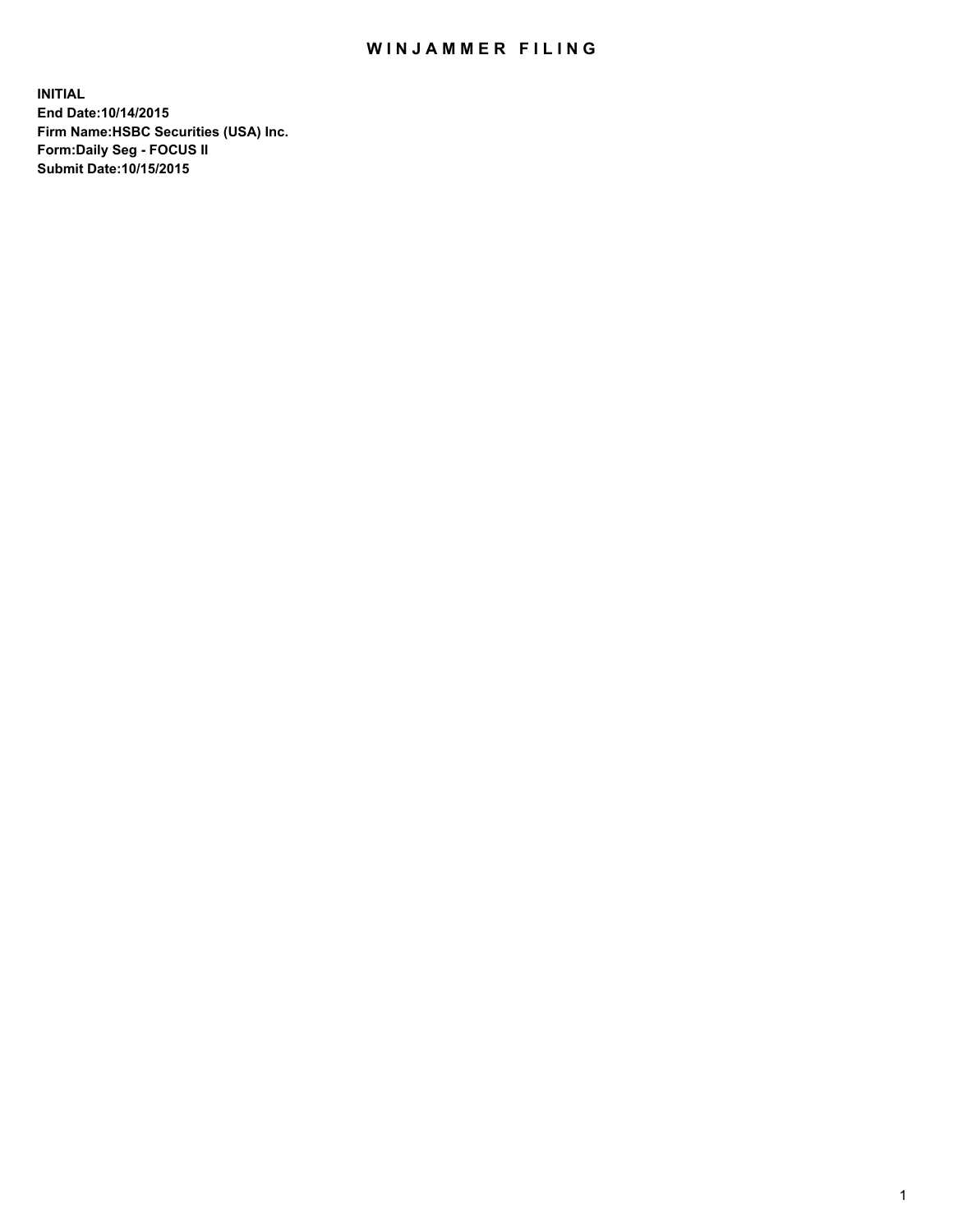## **INITIAL End Date:10/14/2015 Firm Name:HSBC Securities (USA) Inc. Form:Daily Seg - FOCUS II Submit Date:10/15/2015 Daily Segregation - Cover Page**

| Name of Company<br><b>Contact Name</b><br><b>Contact Phone Number</b><br><b>Contact Email Address</b>                                                                                                                                                                                                                          | <b>HSBC Securities (USA) Inc.</b><br>Steven richardson<br>212-525-6445<br>steven.richardson@us.hsbc.com |
|--------------------------------------------------------------------------------------------------------------------------------------------------------------------------------------------------------------------------------------------------------------------------------------------------------------------------------|---------------------------------------------------------------------------------------------------------|
| FCM's Customer Segregated Funds Residual Interest Target (choose one):<br>a. Minimum dollar amount: ; or<br>b. Minimum percentage of customer segregated funds required:%; or<br>c. Dollar amount range between: and; or<br>d. Percentage range of customer segregated funds required between:% and%.                          | 110,000,000<br>0 <sub>0</sub><br>00                                                                     |
| FCM's Customer Secured Amount Funds Residual Interest Target (choose one):<br>a. Minimum dollar amount: ; or<br>b. Minimum percentage of customer secured funds required:%; or<br>c. Dollar amount range between: and; or<br>d. Percentage range of customer secured funds required between: % and %.                          | 10,000,000<br><u>00</u><br>0 <sub>0</sub>                                                               |
| FCM's Cleared Swaps Customer Collateral Residual Interest Target (choose one):<br>a. Minimum dollar amount: ; or<br>b. Minimum percentage of cleared swaps customer collateral required:% ; or<br>c. Dollar amount range between: and; or<br>d. Percentage range of cleared swaps customer collateral required between:% and%. | 90,000,000<br>0 <sub>0</sub><br><u>00</u>                                                               |

Attach supporting documents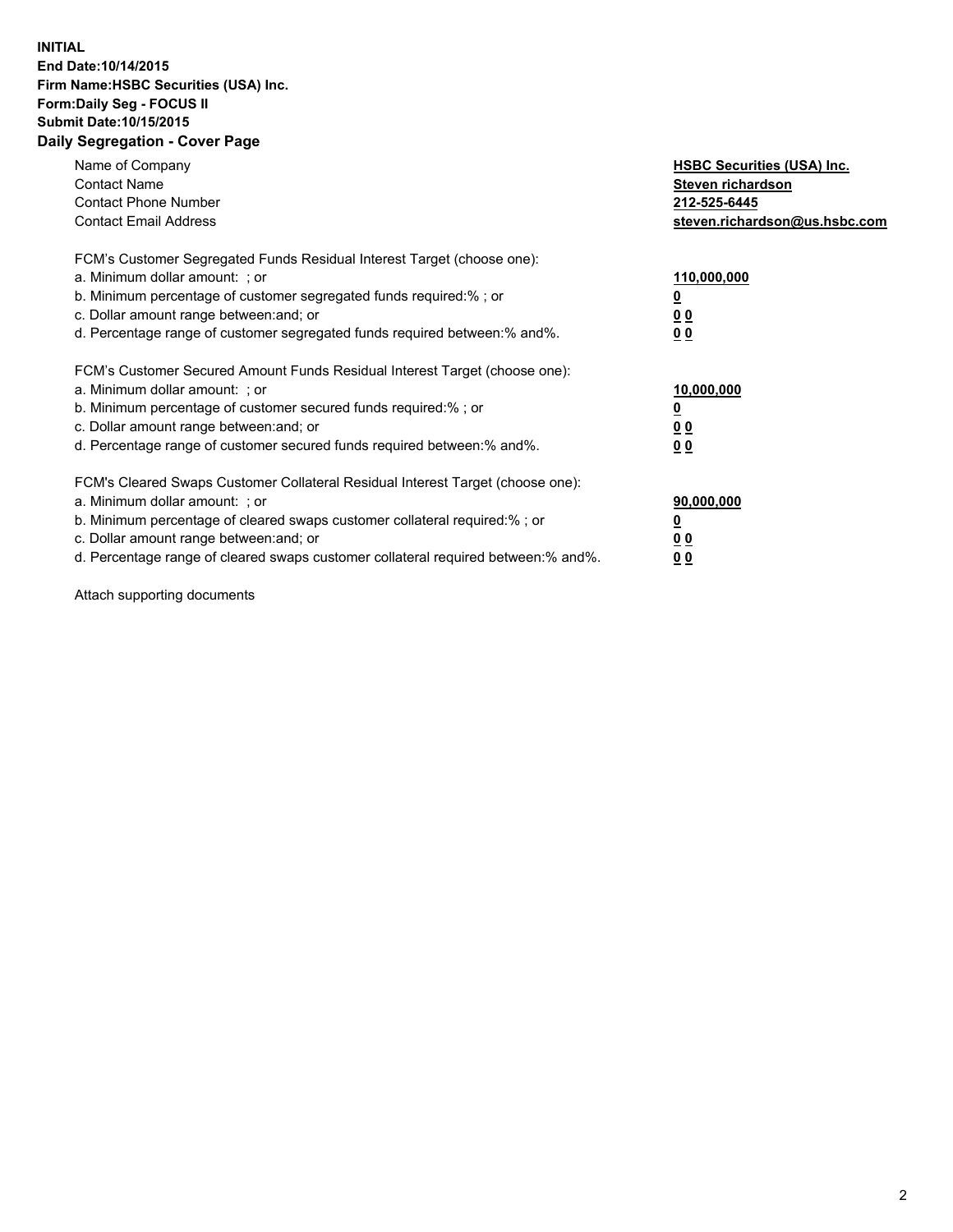**INITIAL End Date:10/14/2015 Firm Name:HSBC Securities (USA) Inc. Form:Daily Seg - FOCUS II Submit Date:10/15/2015**

## **Daily Segregation - Secured Amounts** Foreign Futures and Foreign Options Secured Amounts

|     | Foreign Futures and Foreign Options Secured Amounts                                         |                                    |
|-----|---------------------------------------------------------------------------------------------|------------------------------------|
|     | Amount required to be set aside pursuant to law, rule or regulation of a foreign            | $0$ [7305]                         |
|     | government or a rule of a self-regulatory organization authorized thereunder                |                                    |
| 1.  | Net ledger balance - Foreign Futures and Foreign Option Trading - All Customers             |                                    |
|     | A. Cash                                                                                     | 75,553,058 [7315]                  |
|     | B. Securities (at market)                                                                   | 118,442,674 [7317]                 |
| 2.  | Net unrealized profit (loss) in open futures contracts traded on a foreign board of trade   | $-16,880,822$ [7325]               |
| 3.  | Exchange traded options                                                                     |                                    |
|     | a. Market value of open option contracts purchased on a foreign board of trade              | $0$ [7335]                         |
|     | b. Market value of open contracts granted (sold) on a foreign board of trade                | $0$ [7337]                         |
| 4.  | Net equity (deficit) (add lines 1. 2. and 3.)                                               | 177,114,910 [7345]                 |
| 5.  | Account liquidating to a deficit and account with a debit balances - gross amount           | 2,780,450 [7351]                   |
|     | Less: amount offset by customer owned securities                                            | -1,512,426 [7352] 1,268,024 [7354] |
| 6.  | Amount required to be set aside as the secured amount - Net Liquidating Equity              | 178,382,934 [7355]                 |
|     | Method (add lines 4 and 5)                                                                  |                                    |
| 7.  | Greater of amount required to be set aside pursuant to foreign jurisdiction (above) or line | 178,382,934 [7360]                 |
|     | 6.                                                                                          |                                    |
|     | FUNDS DEPOSITED IN SEPARATE REGULATION 30.7 ACCOUNTS                                        |                                    |
| 1.  | Cash in banks                                                                               |                                    |
|     | A. Banks located in the United States                                                       | 35,058,841 [7500]                  |
|     | B. Other banks qualified under Regulation 30.7                                              | 0 [7520] 35,058,841 [7530]         |
| 2.  | Securities                                                                                  |                                    |
|     | A. In safekeeping with banks located in the United States                                   | 71,856,982 [7540]                  |
|     | B. In safekeeping with other banks qualified under Regulation 30.7                          | 0 [7560] 71,856,982 [7570]         |
| 3.  | Equities with registered futures commission merchants                                       |                                    |
|     | A. Cash                                                                                     | $0$ [7580]                         |
|     | <b>B.</b> Securities                                                                        | <u>0</u> [7590]                    |
|     | C. Unrealized gain (loss) on open futures contracts                                         | 0 [7600]                           |
|     | D. Value of long option contracts                                                           | $0$ [7610]                         |
|     | E. Value of short option contracts                                                          | 0 [7615] 0 [7620]                  |
| 4.  | Amounts held by clearing organizations of foreign boards of trade                           |                                    |
|     | A. Cash                                                                                     | $0$ [7640]                         |
|     | <b>B.</b> Securities                                                                        | <u>0</u> [7650]                    |
|     | C. Amount due to (from) clearing organization - daily variation                             | 0 [7660]                           |
|     | D. Value of long option contracts                                                           | $0$ [7670]                         |
|     | E. Value of short option contracts                                                          | 0 [7675] 0 [7680]                  |
| 5.  | Amounts held by members of foreign boards of trade                                          |                                    |
|     | A. Cash                                                                                     | 107,868,921 [7700]                 |
|     | <b>B.</b> Securities                                                                        | 46,585,692 [7710]                  |
|     | C. Unrealized gain (loss) on open futures contracts                                         | -16,880,822 [7720]                 |
|     | D. Value of long option contracts                                                           | 0 [7730]                           |
|     | E. Value of short option contracts                                                          | 0 [7735] 137,573,791 [7740]        |
| 6.  | Amounts with other depositories designated by a foreign board of trade                      | 0 [7760]                           |
| 7.  | Segregated funds on hand                                                                    | 0 [7765]                           |
| 8.  | Total funds in separate section 30.7 accounts                                               | 244,489,614 [7770]                 |
| 9.  | Excess (deficiency) Set Aside for Secured Amount (subtract line 7 Secured Statement         | 66,106,680 [7380]                  |
|     | Page 1 from Line 8)                                                                         |                                    |
| 10. | Management Target Amount for Excess funds in separate section 30.7 accounts                 | 10,000,000 [7780]                  |
| 11. | Excess (deficiency) funds in separate 30.7 accounts over (under) Management Target          | 56,106,680 [7785]                  |
|     |                                                                                             |                                    |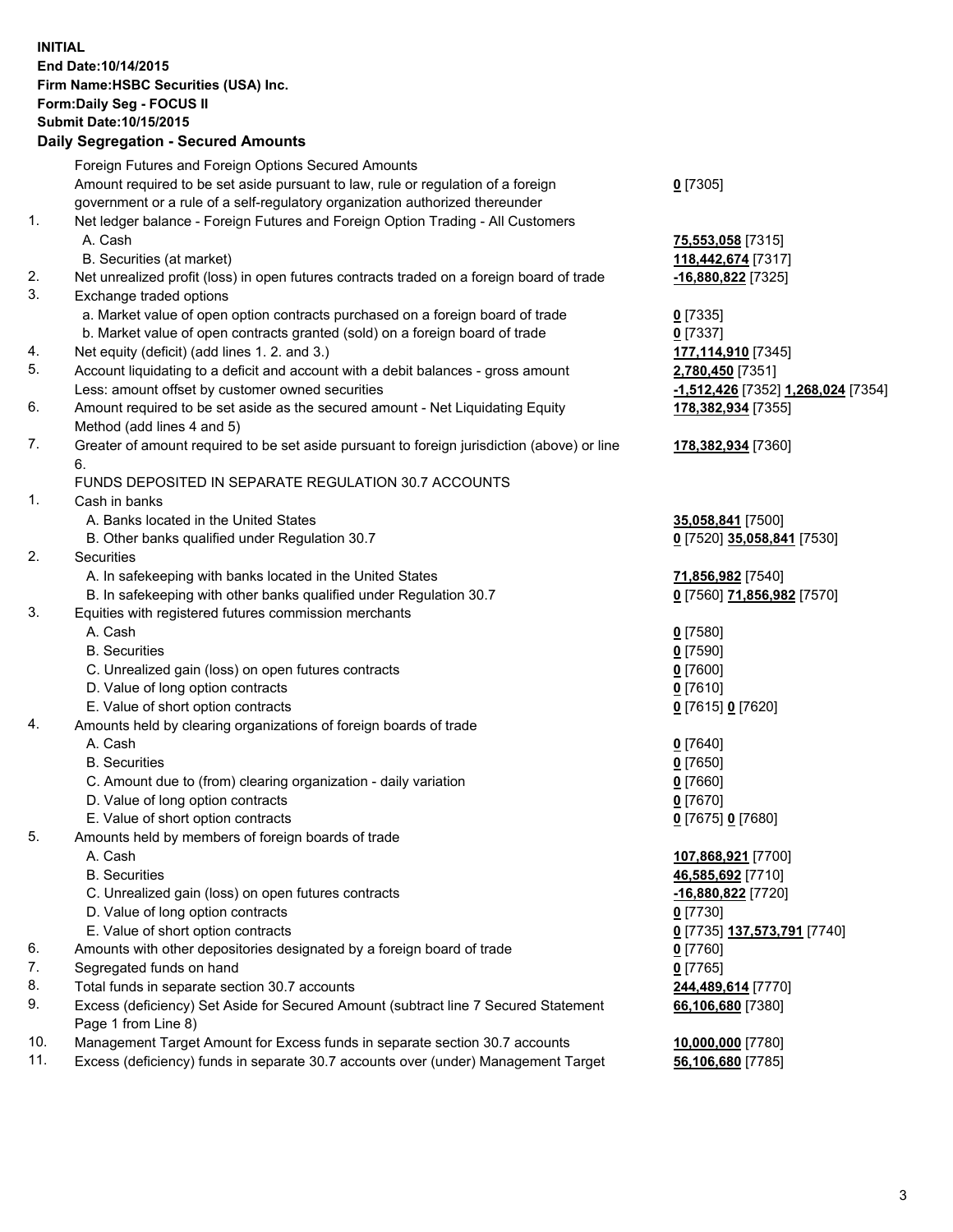| <b>INITIAL</b> | End Date: 10/14/2015<br>Firm Name: HSBC Securities (USA) Inc.                                  |                             |
|----------------|------------------------------------------------------------------------------------------------|-----------------------------|
|                | Form: Daily Seg - FOCUS II                                                                     |                             |
|                | <b>Submit Date: 10/15/2015</b>                                                                 |                             |
|                | Daily Segregation - Segregation Statement                                                      |                             |
|                | SEGREGATION REQUIREMENTS(Section 4d(2) of the CEAct)                                           |                             |
| 1.             | Net ledger balance                                                                             |                             |
|                | A. Cash                                                                                        | 220,846,373 [7010]          |
|                | B. Securities (at market)                                                                      | 967,875,945 [7020]          |
| 2.             | Net unrealized profit (loss) in open futures contracts traded on a contract market             | $-35,558,521$ [7030]        |
| 3.             | Exchange traded options                                                                        |                             |
|                | A. Add market value of open option contracts purchased on a contract market                    | 132,798,211 [7032]          |
|                | B. Deduct market value of open option contracts granted (sold) on a contract market            | -13,960,136 [7033]          |
| 4.             | Net equity (deficit) (add lines 1, 2 and 3)                                                    | 1,272,001,872 [7040]        |
| 5.             | Accounts liquidating to a deficit and accounts with                                            |                             |
|                | debit balances - gross amount                                                                  | 3,814,542 [7045]            |
|                | Less: amount offset by customer securities                                                     | -3,814,490 [7047] 52 [7050] |
| 6.             | Amount required to be segregated (add lines 4 and 5)                                           | 1,272,001,924 [7060]        |
|                | FUNDS IN SEGREGATED ACCOUNTS                                                                   |                             |
| 7.             | Deposited in segregated funds bank accounts                                                    |                             |
|                | A. Cash                                                                                        | 45,695,216 [7070]           |
|                | B. Securities representing investments of customers' funds (at market)                         | $0$ [7080]                  |
|                | C. Securities held for particular customers or option customers in lieu of cash (at            | 260,132,707 [7090]          |
|                | market)                                                                                        |                             |
| 8.             | Margins on deposit with derivatives clearing organizations of contract markets                 |                             |
|                | A. Cash                                                                                        | 34,604,044 [7100]           |
|                | B. Securities representing investments of customers' funds (at market)                         | 212,853,149 [7110]          |
|                | C. Securities held for particular customers or option customers in lieu of cash (at<br>market) | 707,743,238 [7120]          |
| 9.             | Net settlement from (to) derivatives clearing organizations of contract markets                | -23,408,382 [7130]          |
| 10.            | Exchange traded options                                                                        |                             |
|                | A. Value of open long option contracts                                                         | 132,798,211 [7132]          |
|                | B. Value of open short option contracts                                                        | -13,960,136 [7133]          |
| 11.            | Net equities with other FCMs                                                                   |                             |
|                | A. Net liquidating equity                                                                      | 62,730,506 [7140]           |
|                | B. Securities representing investments of customers' funds (at market)                         | $0$ [7160]                  |
|                | C. Securities held for particular customers or option customers in lieu of cash (at<br>market) | $0$ [7170]                  |
| 12.            | Segregated funds on hand                                                                       | $0$ [7150]                  |
| 13.            | Total amount in segregation (add lines 7 through 12)                                           | 1,419,188,553 [7180]        |
| 14.            | Excess (deficiency) funds in segregation (subtract line 6 from line 13)                        | 147,186,629 [7190]          |
| 15.            | Management Target Amount for Excess funds in segregation                                       | 110,000,000 [7194]          |
| 16.            | Excess (deficiency) funds in segregation over (under) Management Target Amount                 | 37,186,629 [7198]           |

Excess